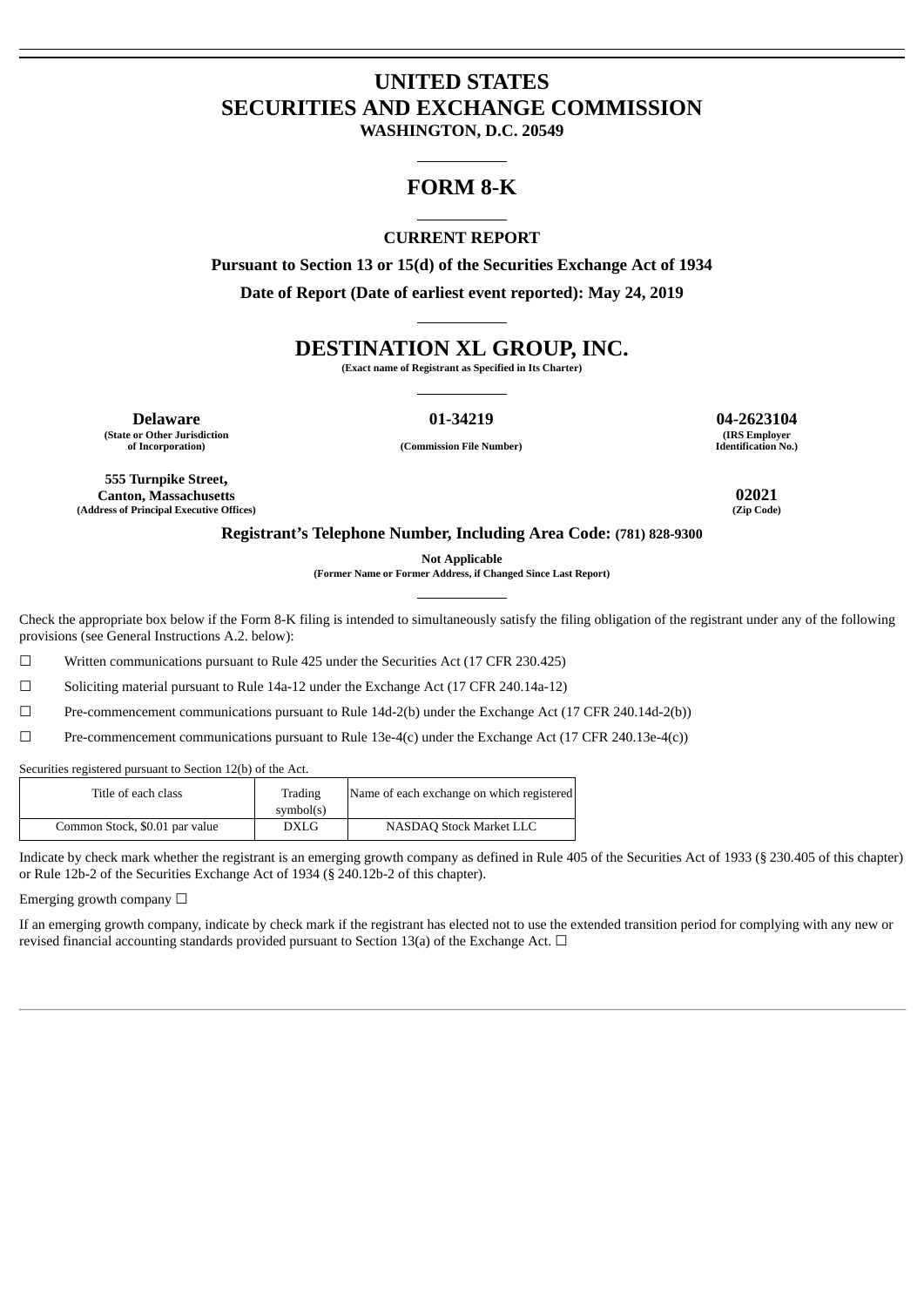# **Item 2.02 Results of Operations and Financial Condition.**

On May 24, 2019, Destination XL Group, Inc. (the "Company") issued a press release announcing the Company's operating results for the first quarter of fiscal 2019. A copy of this press release is attached hereto as Exhibit 99.1.

An audio webcast to discuss the Company's operating results for the first quarter of fiscal 2019 will be held today, May 24, 2019 at 9:00 a.m. ET. Interested parties can access the webcast on the Company's website at www.destinationxl.com under the Investor Relations section.

# **Item 9.01 Financial Statements and Exhibits.**

(d) Exhibits

Exhibit No. Description

99.1 [Press release issued by Destination XL Group, Inc. dated May 24, 2019](#page-3-0)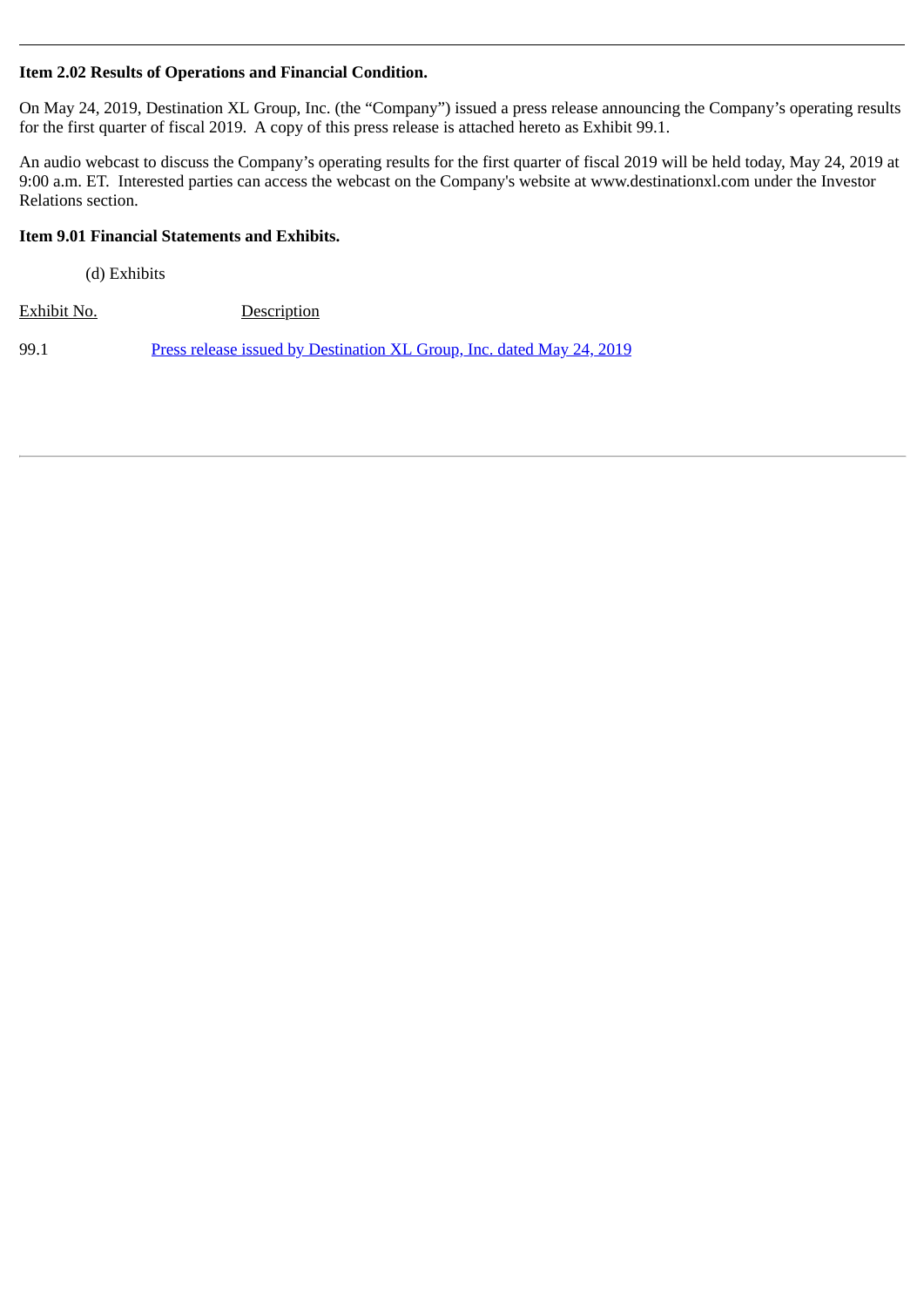# SIGNATURES

Pursuant to the requirements of the Securities Exchange Act of 1934, the registrant has duly caused this report to be signed on its behalf by the undersigned, thereunto duly authorized.

DESTINATION XL GROUP, INC.

Date: May 24, 2019 By: By: /s/ Robert S. Molloy

**Robert S. Molloy Senior Vice President, Chief Administrative Officer, General Counsel and Secretary**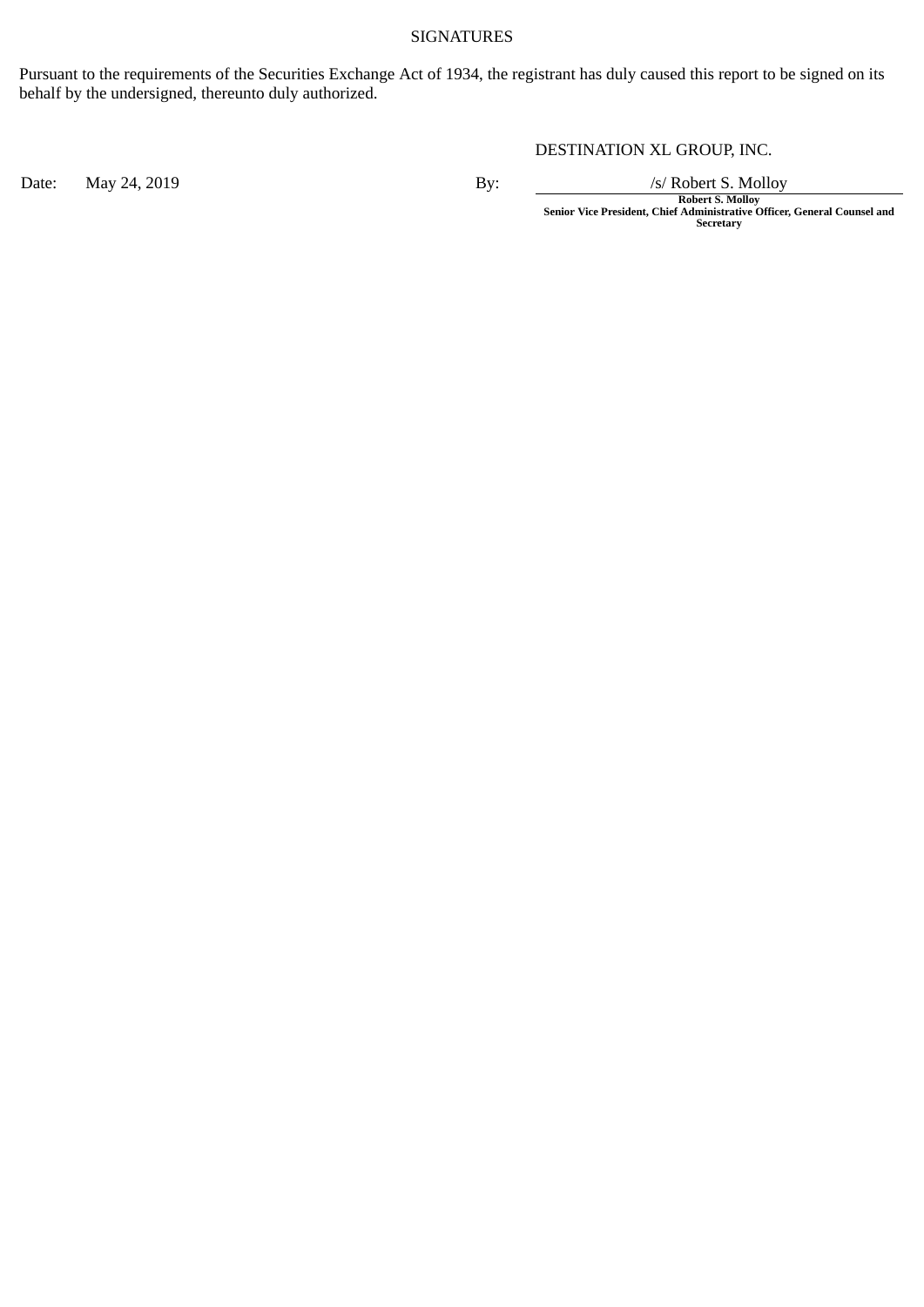# **Destination XL Group, Inc. Reports First Quarter Financial Results**

*Harvey Kanter joins DXLG as President, Chief Executive Officer and Director of the Company*

<span id="page-3-0"></span>CANTON, Mass., May 24, 2019 – Destination XL Group, Inc. (NASDAQ: DXLG), the largest omni-channel specialty retailer of big and tall men's clothing , today reported operating results for the first quarter of fiscal 2019.

# **Highlights**

- Total sales for the first quarter of \$113.0 million, down \$0.3 million or 0.3% from \$113.3 million in the prior-year first quarter.
- Total comparable sales decreased 1.2% for the first quarter.
- Net loss for the quarter was \$(3.1) million as compared to prior-year quarter's net loss of \$(3.1) million.
- Adjusted EBITDA for the first quarter was \$4.8 million compared to \$5.3 million in the prior-year quarter.

# **Management Comments**

"It's a privilege to be addressing our guests, employees, and shareholders for the first time as the Company's new President and CEO." said Harvey S. Kanter. "I've spent the past eight weeks carefully listening and learning about how DXL delights our big and tall guests and I'm absolutely thrilled with the opportunities ahead. DXL has an incredible orientation around the guest experience that we will build upon to exceed his expectations again and again."

Kanter continued, "Our business performance is off to a difficult start as we struggled with disappointing sales in the first quarter. We saw declines in traffic in both stores and on the web which we primarily attributed to severe winter weather in the first half of the quarter and the delayed arrival of warm spring weather in the second half of the quarter. We have not yet seen the sales build in our seasonal merchandise categories that we typically see in the first quarter which we believe indicates he just isn't ready to shop yet. Nonetheless, our assortments are in great shape and our associates are ready to service our guests once the seasonal traffic starts to build."

"In my short time at the Company, we have strategized to further develop our mission, our vision, and our brands strategy. Our number one initiative is to grow our customer file and we've begun to lay a framework to achieve that goal. We must drive greater retention, acquisition and ensure our marketing dollars are delivering an acceptable return. At DXL, Big and Tall is all we do. We are uniquely positioned in the marketplace as the fit leader, with individual specifications for every garment and across all sizes. We are further differentiated by our associates who are keenly in tune with the needs of our Big and Tall guests, consistently delivering exceptional high-level service. Over the next few months, I expect to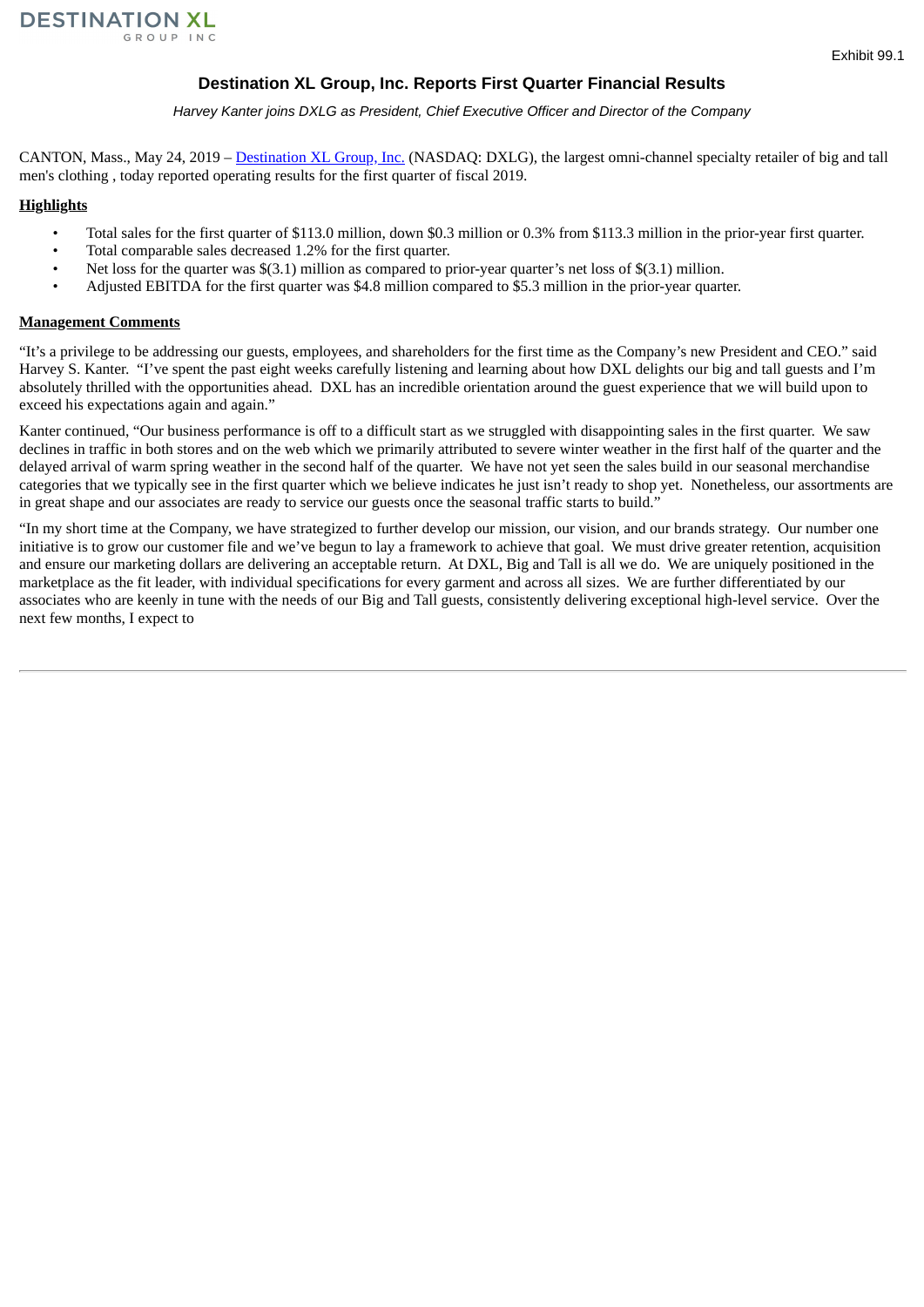articulate our plans more clearly on how we intend to grow our consumer base and the Company, and speak to the key metrics we will be monitoring to measure our progress," Mr. Kanter concluded.

#### **First Quarter Results**

#### *Sales*

Total sales for the first quarter of fiscal 2019 decreased 0.3% to \$113.0 million from \$113.3 million in the first quarter of fiscal 2018. The decrease of \$0.3 million in total sales was primarily due to a comparable sales decrease of 1.2%, or \$1.3 million and a decrease of \$1.6 million from closed stores. These decreases were partially offset by increases in wholesale revenue of \$2.4 million and other revenue of \$0.1 million.

#### *Gross Margin*

For the first quarter of fiscal 2019, our gross margin rate, inclusive of occupancy costs, was 43.7% as compared to a gross margin rate of 44.7% for the first quarter of fiscal 2018. The 100 basis point decrease was due to a 150 basis point decrease in merchandise margins partially offset by a 50 basis point decrease in occupancy costs as a percent of sales. The 150 basis point decrease in merchandise margin was due to higher promotional activity partially offset by an improvement in shipping costs, as compared to the prior year's first quarter, of 40 basis points and 110 basis points due to the impact of our wholesale segment, which by its nature has lower merchandise margins than our retail business. The improvement in occupancy costs, as a percentage of sales, was primarily due to a decrease of \$0.7 million in total occupancy costs, as compared to the prior year's first quarter, due to closed stores.

#### *Selling, General & Administrative*

As a percentage of sales, SG&A (selling, general and administrative) expenses for the first quarter of fiscal 2019 were 39.5% as compared to 40.1% for the first quarter of fiscal 2018. On a dollar basis, SG&A decreased by \$0.8 million for the first quarter of fiscal 2019. This decrease was primarily attributable to \$2.3 million in savings recognized as a result of our corporate restructuring in May 2018. These savings were partially offset by an increase of approximately \$0.4 million related to our wholesale business. In addition, as a result of adopting ASC 842 in the first quarter of fiscal 2019, we are no longer receiving a \$0.4 million quarterly benefit from amortizing a deferred gain related to the saleleaseback of our corporate office. The prior year's first quarter also benefited from a \$0.6 million insurance gain that did not repeat in fiscal 2019.

Management views SG&A expenses through two primary cost centers: Customer Facing Costs and Corporate Support Costs. Customer Facing Costs, which include store payroll, marketing and other store operating costs, represented 22.6% of sales in the first quarter of fiscal 2019 as compared to 22.9% of sales in the first quarter of last year. Corporate Support Costs, which include the distribution center and corporate overhead costs, represented 16.9% of sales in the first quarter of fiscal 2019 compared to 17.2% of sales in the first quarter of last year.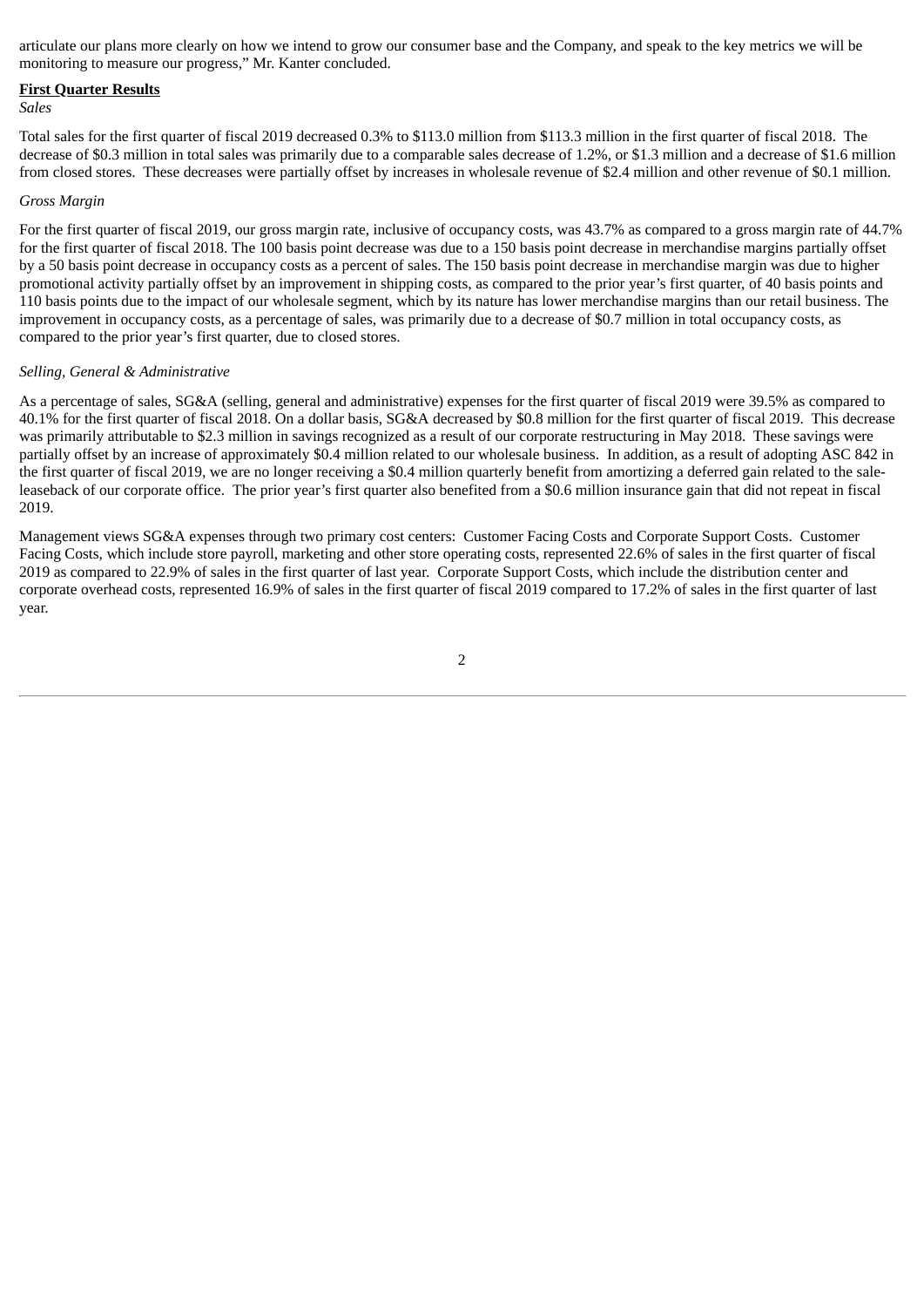#### *Net Loss*

For the first quarter of fiscal 2019, we had a net loss of \$(3.1) million, or \$(0.06) per diluted share, compared with a net loss of \$(3.1) million, or \$(0.06) per diluted share, for the first quarter of fiscal 2018.

On a non-GAAP basis, adjusting for the CEO transition costs of \$0.7 million in the first quarter of fiscal 2019 and corporate restructuring and CEO transition costs of \$0.2 million in the first quarter of fiscal 2018, adjusted net loss per share, assuming a normalized tax rate of 26%, was (\$0.04) per diluted share, as compared to adjusted net loss of (\$0.04) per diluted share for the first quarter of fiscal 2018.

### *Adjusted EBITDA*

Adjusted earnings before interest, taxes, depreciation and amortization and excluding CEO transition costs, corporate restructuring and impairment of assets, if any, (Adjusted EBITDA), a non-GAAP measure, for the first quarter of fiscal 2019 were \$4.8 million, compared to \$5.3 million for the first quarter of fiscal 2018.

### *Cash Flow*

Cash flow from operations for the first three months of fiscal 2019 was \$(16.5) million, compared to \$(5.8) million for the first three months of fiscal 2018. The decrease in cash flow from operations was primarily due to the timing of working capital. At May 4, 2019, accounts payable and accrued expenses were substantially lower than the prior year due to the acceleration and payment of inventory receipts and other payables. In addition, an increase of \$3.0 million in incentive payments also contributed to the decrease in free cash flow.

|                                                  | For the three months ended |  |             |  |  |
|--------------------------------------------------|----------------------------|--|-------------|--|--|
| (in millions)                                    | May 4, 2019                |  | May 5, 2018 |  |  |
| Cash flow from operating activities (GAAP basis) | (16.5)                     |  | (5.8)       |  |  |
| Capital expenditures, infrastructure projects    | (2.0)                      |  | (1.9)       |  |  |
| Capital expenditures for DXL stores              | (1.7)                      |  | (1.4)       |  |  |
| Free Cash Flow (non-GAAP basis)                  | (20.2)                     |  |             |  |  |

Capital expenditures for the first three months of fiscal 2019 increased to \$3.7 million as compared to \$3.3 million for the first three months of fiscal 2018. For the first three months of fiscal 2019, we rebranded five Casual Male XL stores to DXL stores, and closed one Casual Male XL stores and two Rochester Clothing stores.

#### *Non-GAAP Measures*

Adjusted EBITDA, adjusted net loss, adjusted net loss per diluted share and free cash flow are non-GAAP financial measures. Please see "Non-GAAP Measures" below and reconciliations of these non-GAAP measures to the comparable GAAP measures that follow in the tables below.

#### *Balance Sheet & Liquidity*

At May 4, 2019, the Company had cash and cash equivalents of \$6.8 million. Total debt, at May 4, 2019, was \$79.0 million and consisted of \$64.3 million outstanding under the Company's revolving credit

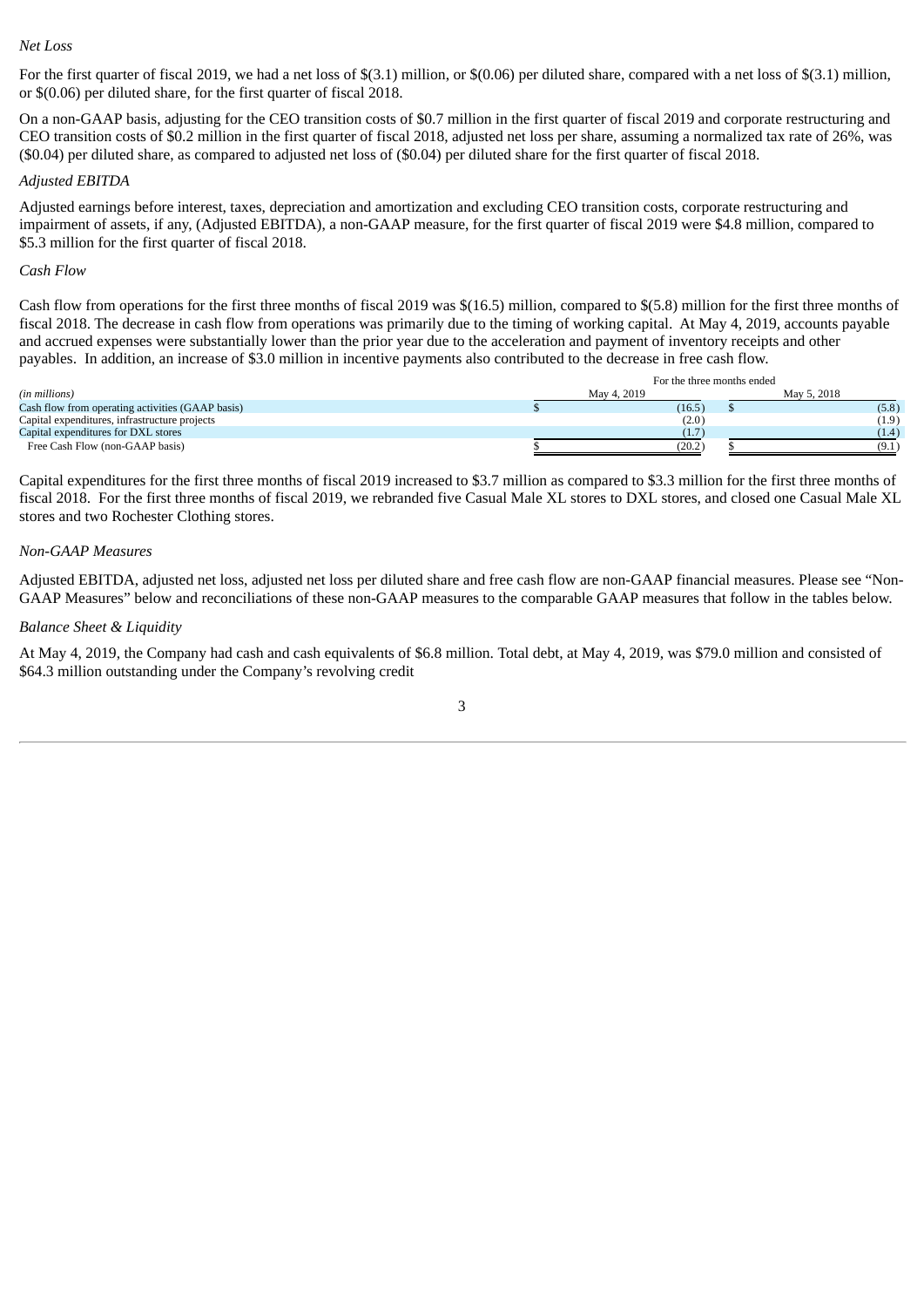facility and \$14.7 million outstanding under its FILO facility, net of unamortized debt issuance costs. At May 4, 2019, the Company had \$32.3 million of excess availability under its credit facility.

Inventory was \$112.3 million at May 4, 2019 as compared to \$106.8 million at February 2, 2019 and \$106.2 million at May 5, 2018. The increase of \$6.1 million in inventory compared with last year's first quarter was primarily due to a combination of accelerated receipt of merchandise and lower than expected first quarter sales. From the first quarter of fiscal 2017, we have reduced our inventory levels by 7.5% as a result of our inventory initiatives we implemented in fiscal 2015. Clearance inventory at May 4, 2019 was approximately 10.6% as compared to 9.7% at May 5, 2018.

### **Retail Store Information**

For the first three months of fiscal 2019, the Company rebranded five Casual Male XL stores to DXL, and closed two Casual Male XL stores and two Rochester Clothing stores. Total retail square footage has remained relatively constant since the end of fiscal 2017:

|                           | Year End 2017         |                   | Year End 2018         |                   | At May 4, 2019          |                   | Year End 2019E        |                   |  |
|---------------------------|-----------------------|-------------------|-----------------------|-------------------|-------------------------|-------------------|-----------------------|-------------------|--|
|                           | # of<br><b>Stores</b> | Sq Ft.<br>(000's) | # of<br><b>Stores</b> | Sq Ft.<br>(000's) | $#$ of<br><b>Stores</b> | Sq Ft.<br>(000's) | # of<br><b>Stores</b> | Sq Ft.<br>(000's) |  |
| DXL retail                | 212                   | 1,665             | 216                   | 1,684             | 220                     | 1,697             | 229                   | 1,733             |  |
| DXL outlets               | 14                    | 72                | 15                    | 78                | 16                      | 82                | 16                    | 82                |  |
| CMXL retail               | 78                    | 268               | 66                    | 221               | 60                      | 200               | 49                    | 159               |  |
| <b>CMXL</b> outlets       | 33                    | 103               | 30                    | 91                | 29                      | 88                | 29                    | 88                |  |
| <b>Rochester Clothing</b> |                       | 51                |                       | 51                |                         | 36                |                       |                   |  |
| <b>Total</b>              | 342                   | 2.159             | 332                   | 2,125             | 328                     | 2.103             | 323                   | 2,062             |  |

#### **E-Commerce Information**

The Company distributes its licensed branded and private label products directly to consumers through its stores, website and third-party marketplaces. As the Company continues to invest in its digital capabilities, management believes it is important to monitor the total percentage of revenue that is facilitated by the Company's e-commerce systems, regardless of which channel originates or fulfills the transaction. Ecommerce sales, which we also refer to as direct sales, are defined as sales that originate online, whether through our website, at the store level or through a third-party marketplace. For the first three months of fiscal 2019, our direct sales increased to 21.6% of retail segment sales as compared to 21.2% for the first three months of fiscal 2018. On a trailing 12 month-period ending May 4, 2019, our direct sales were 21.7% of retail segment sales as compared to 21.1% for the trailing 12-month period ending May 5, 2018.

# **Impact of New Lease Accounting Standard**

In the first quarter of fiscal 2019, we adopted the new lease accounting standard, ASC 842 (Leases). As a result of the adoption, we established our operating leases as right-of-use assets of \$214.1 million and established corresponding lease liabilities of \$254.5 million on our Consolidated Balance Sheet at February 3, 2019. The \$40.3 million difference between the right-of-use assets and lease liabilities was primarily attributable to the elimination of certain existing lease-related assets and liabilities as a net adjustment to the right-of-use assets. In the first quarter of fiscal 2019, we recognized a net increase to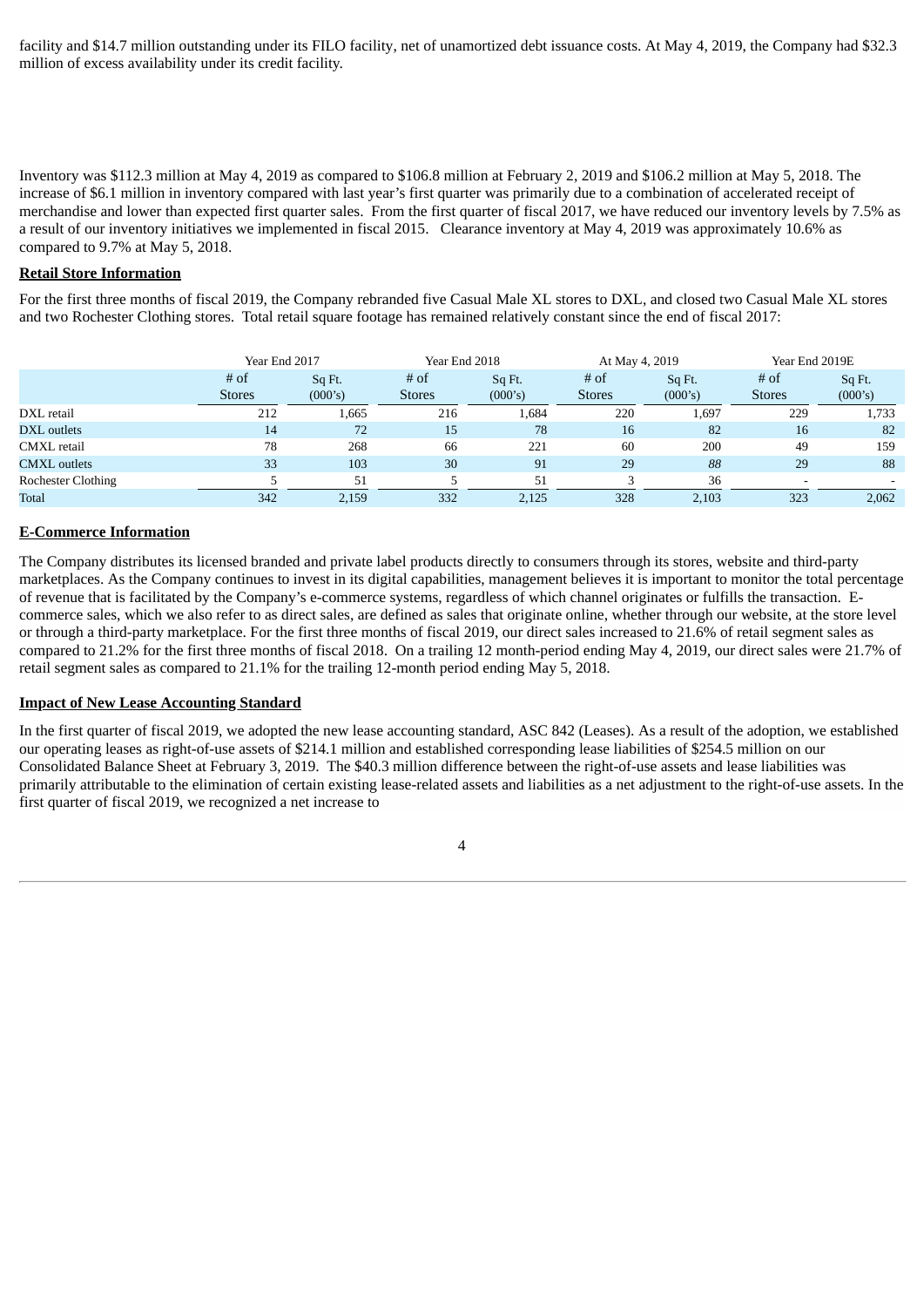opening retained earnings of approximately \$5.3 million to recognize: (i) the remaining deferred gain of \$10.3 million from a sale-leaseback transaction (ii) the recognition of impairments, upon adoption, of certain right-to-use assets of \$(3.8) million and (iii) the write-off of initial direct costs of \$(1.2) million.

# **Financial Outlook**

We expect to deliver comparable sales growth in our omni-channel retail business and to generate free cash flow in fiscal 2019. As previously announced, Mr. Kanter assumed the role of President and Chief Executive Officer of the Company on April 1, 2019. Since joining the Company, Mr. Kanter has been conducting a strategic review to assess and address the current and go-forward execution strategy for the business. We believe that (i) driving heightened levels of repeat and retention, and further increasing our customer base are critical components to building our customer file, (ii) improving returns on investment in our marketing and digital initiatives supporting file growth are critically important, (iii) enhancing our in-store and online experience, and (iv) managing our cost structure are essential to achieving a 10% EBITDA margin over time. Additionally, as previously announced, the Company has created a new wholesale segment, the impact of which on the Company's financial results needs to be fully assessed. Given the CEO transition, the strategic review and the launch of a new wholesale segment, the Company is not providing detailed earnings or cash flow guidance until we have increased visibility in the effectiveness of our initiatives. The Company will, however, continue to provide forward-looking commentary on business trends.

In fiscal 2019, we plan to open 2 new DXL retail stores, rebrand 12 Casual Male XL retail stores to DXL retail stores, and rebrand 1 Casual Male XL outlet to a DXL outlet store. We also plan to close 5 Casual Male XL retail stores (two of which will be closed in connection with the opening of the two DXL stores), 1 DXL store and all 5 Rochester Clothing stores.

# **Conference Call**

The Company will hold a conference call to review its financial results today, Friday, May 24, 2019 at 9:00 a.m. ET. To listen to the live webcast, visit the "Investor Relations" section of the Company's website. The live call also can be accessed by dialing: (866) 680-2311. Please reference conference ID: 1192988. An archived version of the webcast may be accessed by visiting the "Events" section of the Company's website for up to one year.

During the conference call, the Company may discuss and answer questions concerning business and financial developments and trends. The Company's responses to questions, as well as other matters discussed during the conference call, may contain or constitute information that has not been disclosed previously.

# **Non-GAAP Measures**

In addition to financial measures prepared in accordance with U.S. generally accepted accounting principles ("GAAP"), this press release contains non-GAAP financial measures, including adjusted EBITDA, adjusted net loss, adjusted net loss per diluted share and free cash flow. The presentation of these non-GAAP measures is not in accordance with GAAP, and should not be considered superior to or as a substitute for net loss, net loss per diluted share or cash flows from operating activities or any other measure of performance derived in accordance with GAAP. In addition, not all companies calculate non-GAAP financial measures in the same manner and, accordingly, the non-GAAP measures presented in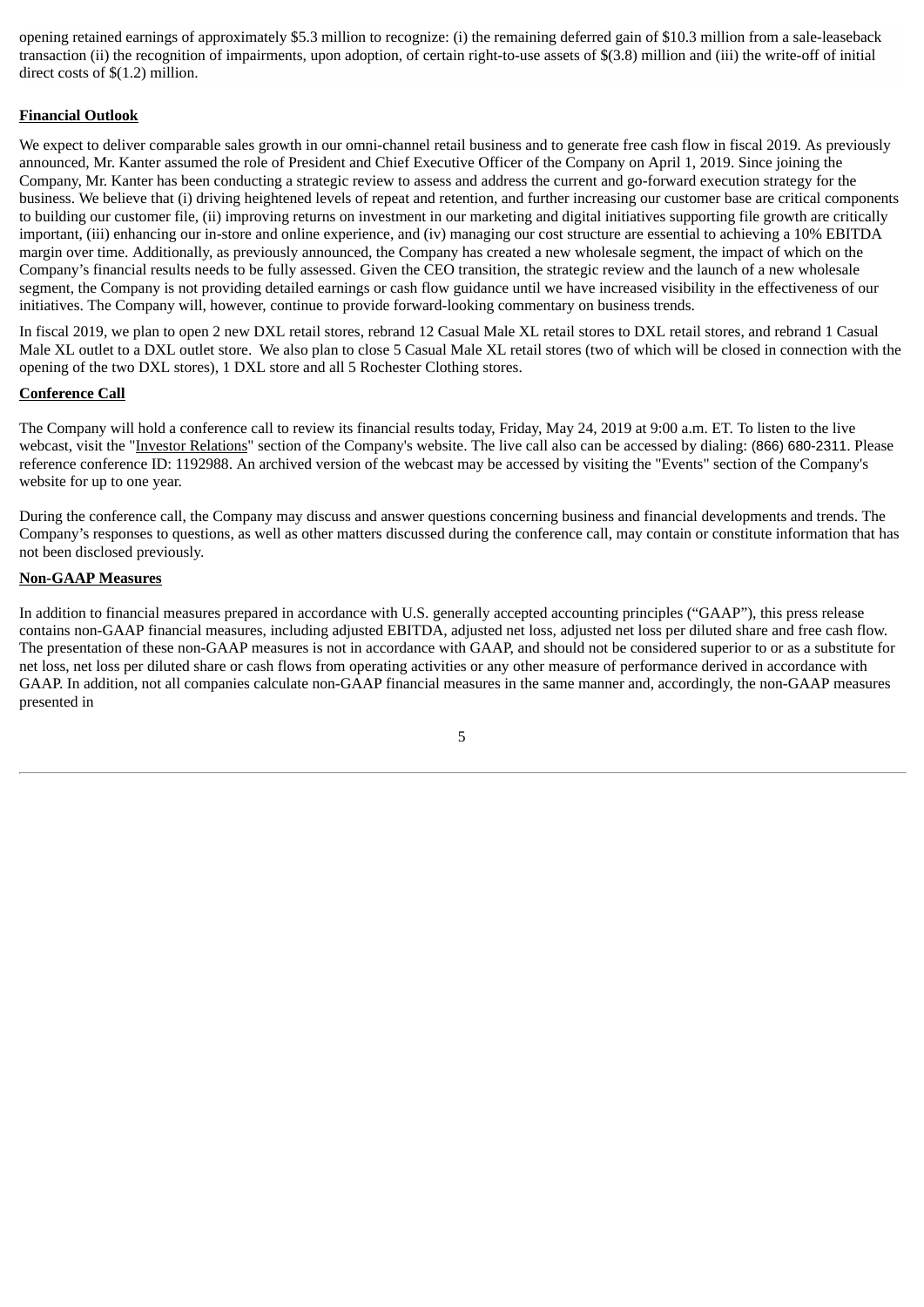this release may not be comparable to similar measures used by other companies. The Company believes the inclusion of these non-GAAP measures helps investors gain a better understanding of the Company's performance, especially when comparing such results to previous periods, and that they are useful as an additional means for investors to evaluate the Company's operating results, when reviewed in conjunction with the Company's GAAP financial statements. Reconciliations of these non-GAAP measures to their comparable GAAP measures are provided in the tables below.

The Company believes that adjusted EBITDA (calculated as earnings before interest, taxes, depreciation and amortization and excluding restructuring charges, CEO transition costs and any asset impairment charges) are useful to investors in evaluating its performance. With the significant capital investment over the past several years associated with the DXL stores and, therefore, increased levels of depreciation and interest, management uses adjusted EBITDA as key metrics to measure profitability and economic productivity.

The Company has fully reserved against its deferred tax assets and, therefore, its net loss is not reflective of earnings assuming a "normal" tax position. In addition, we have added back charges related to the restructuring charge, costs associated with the CEO transition and asset impairment charges, if applicable, because it provides comparability of results without these charges. Adjusted net loss provides investors with a useful indication of the financial performance of the business, on a comparative basis, assuming a normalized effective tax rate of 26%.

Free cash flow is a metric that management uses to monitor liquidity. Management believes this metric is important to investors because it demonstrates the Company's ability to strengthen liquidity while supporting its capital projects and new store growth. Free cash flow is calculated as cash flow from operating activities, less capital expenditures and excludes the mandatory and discretionary repayment of debt.

# **About Destination XL Group, Inc.**

Destination XL Group, Inc. is the largest retailer of men's clothing in sizes XL and up, with operations throughout the United States as well as in London, England, and Toronto, Canada. In addition to DXL Men's Clothing retail and outlet stores, subsidiaries of Destination XL Group, Inc. also operates Rochester Clothing stores, Casual Male XL retail and outlet stores, and an e-commerce site at www.dxl.com. At DXL, Big + Tall is all we do: our fit is built from unique specifications for each size and style. We don't just scale up product from a regular fit like most other retailers. Our associates uniquely understand the big and tall shopper. With more than 2,000 private label and name brand styles to choose from, Big + Tall guests are provided with an unmatched blend of wardrobe solutions not available at traditional retailers. The Company is headquartered in Canton, Massachusetts. For more information, please visit the Company's investor relations website: http://investor.destinationxl.com.

# **Forward-Looking Statements**

Certain statements and information contained in this press release constitute forward-looking statements under the federal securities laws, including statements regarding the Company's expectations with respect to store counts, free cash flow and comparable sales growth for fiscal 2019; its objective of achieving a 10% EBITDA margin over time; the impact of its corporate restructuring on future profitability; and *continued growth of its core business in fiscal 2019. The discussion of forward-*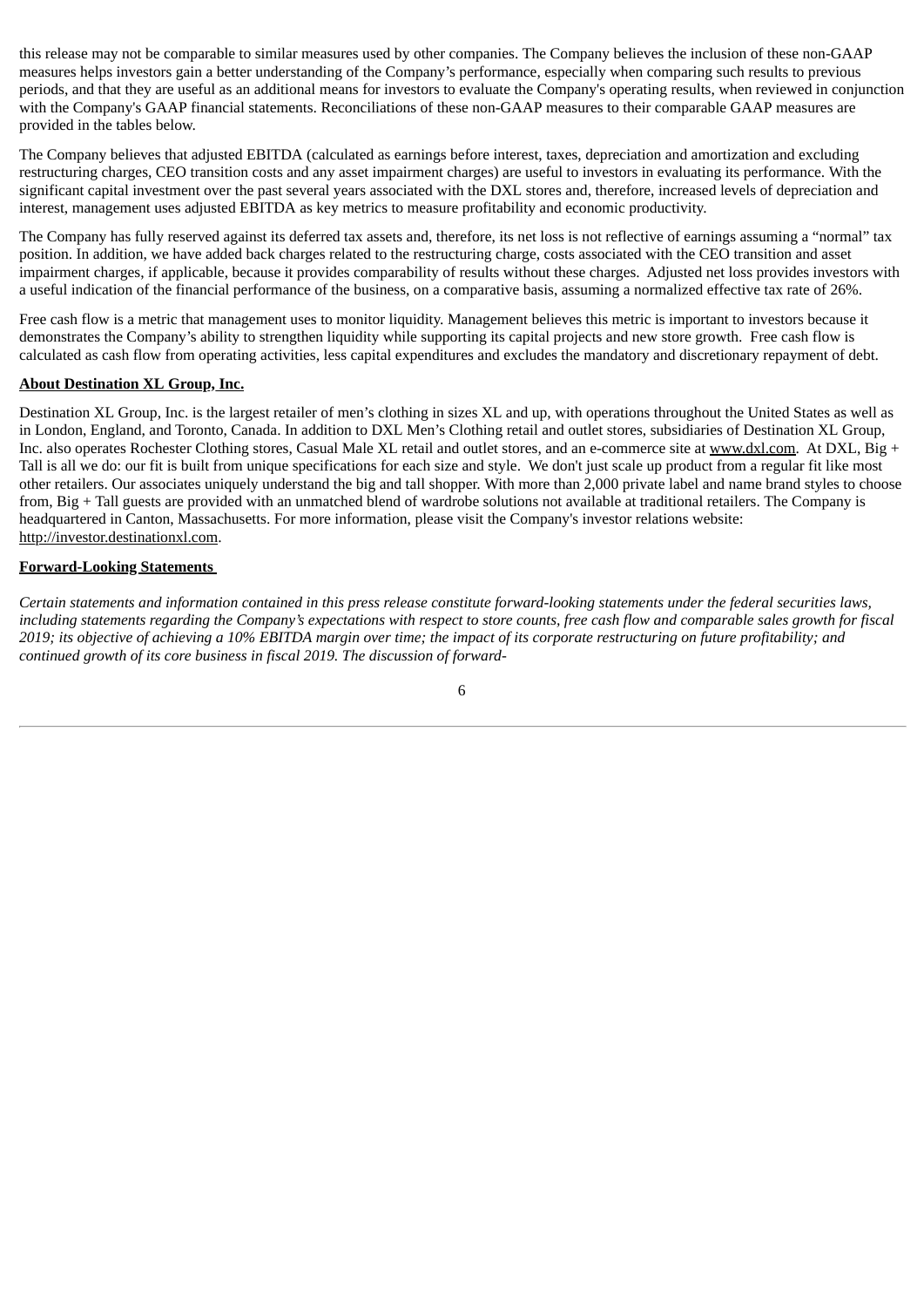looking information requires management of the Company to make certain estimates and assumptions regarding the Company's strategic direction and the effect of such plans on the Company's financial results. The Company's actual results and the implementation of its plans and operations, including the corporate restructuring, may differ materially from forward-looking statements made by the Company. The Company encourages readers of forward-looking information concerning the Company to refer to its filings with the Securities and Exchange Commission, including without limitation, its Annual Report on Form 10-K filed on March 22, 2019, that set forth certain risks and uncertainties that may have an impact on future results and direction of the Company, including risks relating to the Company's execution of its DXL strategy and ability to grow its market share, predict customer tastes and fashion trends, forecast sales growth trends and compete *successfully in the United States men's big and tall apparel market.*

Forward-looking statements contained in this press release speak only as of the date of this release. Subsequent events or circumstances occurring after such date may render these statements incomplete or out of date. The Company undertakes no obligation and expressly *disclaims any duty to update such statements.*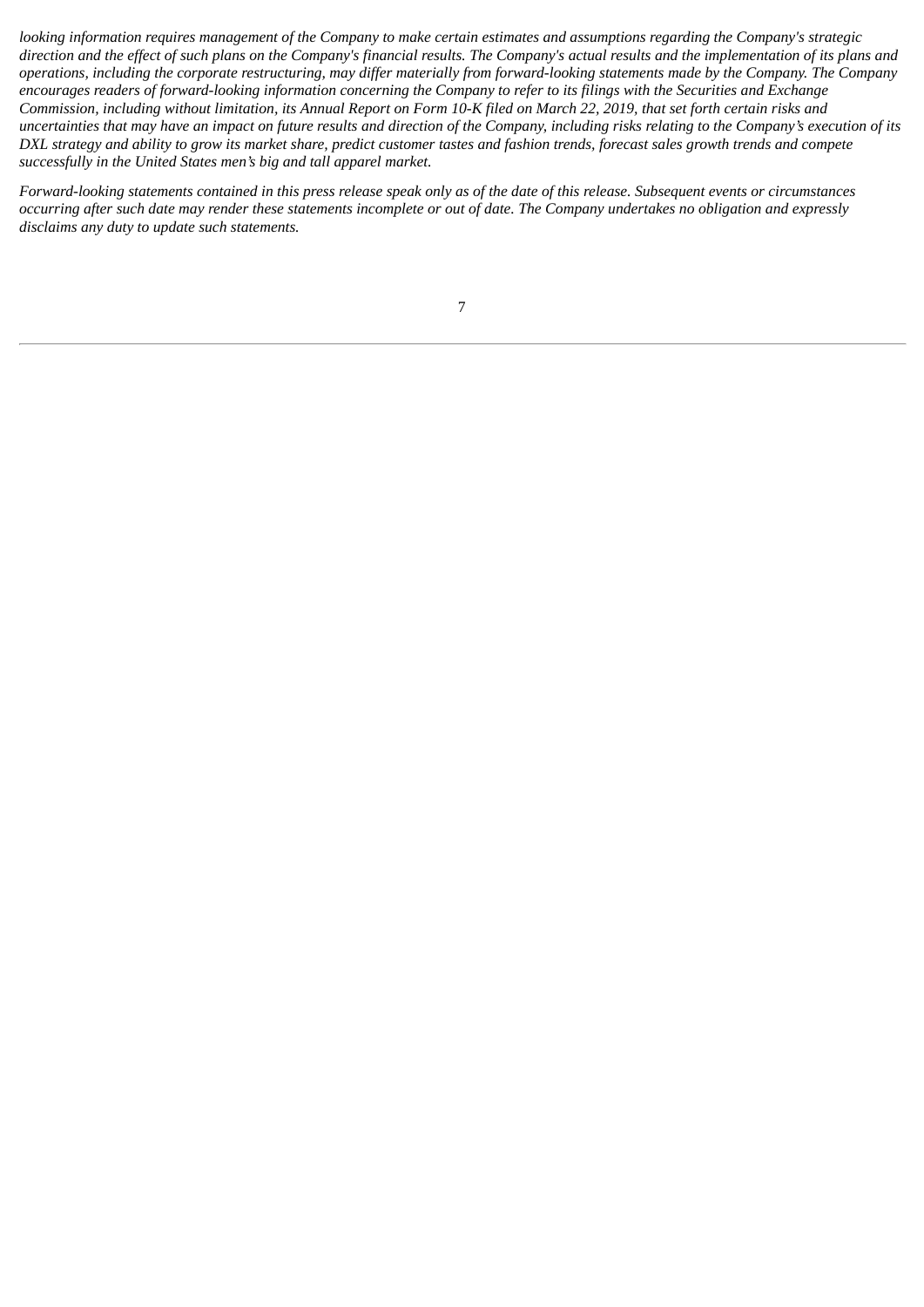# DESTINATION XL GROUP, INC. CONSOLIDATED STATEMENTS OF OPERATIONS (In thousands, except per share data) (unaudited)

|                                                       |                | For the three months ended |                |             |  |  |
|-------------------------------------------------------|----------------|----------------------------|----------------|-------------|--|--|
|                                                       |                | May 4, 2019                |                | May 5, 2018 |  |  |
| <b>Sales</b>                                          | \$             | 112,973                    | \$             | 113,331     |  |  |
| Cost of goods sold including occupancy                |                | 63,560                     |                | 62,643      |  |  |
| Gross profit                                          |                | 49,413                     |                | 50,688      |  |  |
| Expenses:                                             |                |                            |                |             |  |  |
| Selling, general and administrative                   |                | 44,611                     |                | 45,400      |  |  |
| CEO transition costs                                  |                | 702                        |                | 130         |  |  |
| Corporate restructuring                               |                |                            |                | 60          |  |  |
| Depreciation and amortization                         |                | 6,338                      |                | 7,324       |  |  |
| Total expenses                                        |                | 51,651                     |                | 52,914      |  |  |
| <b>Operating loss</b>                                 |                | (2, 238)                   |                | (2,226)     |  |  |
| Interest expense, net                                 |                | (864)                      |                | (886)       |  |  |
| Loss before benefit for income taxes                  |                | (3, 102)                   |                | (3, 112)    |  |  |
| Benefit for income taxes                              |                | (21)                       |                | (2)         |  |  |
| Net loss                                              | \$             | (3,081)                    | \$             | (3, 110)    |  |  |
| Net loss per share - basic and diluted                | $\mathfrak{S}$ | (0.06)                     | $\mathfrak{s}$ | (0.06)      |  |  |
| Weighted-average number of common shares outstanding: |                |                            |                |             |  |  |
| <b>Basic</b>                                          |                | 49,602                     |                | 48,791      |  |  |
| Diluted                                               |                | 49,602                     |                | 48,791      |  |  |

8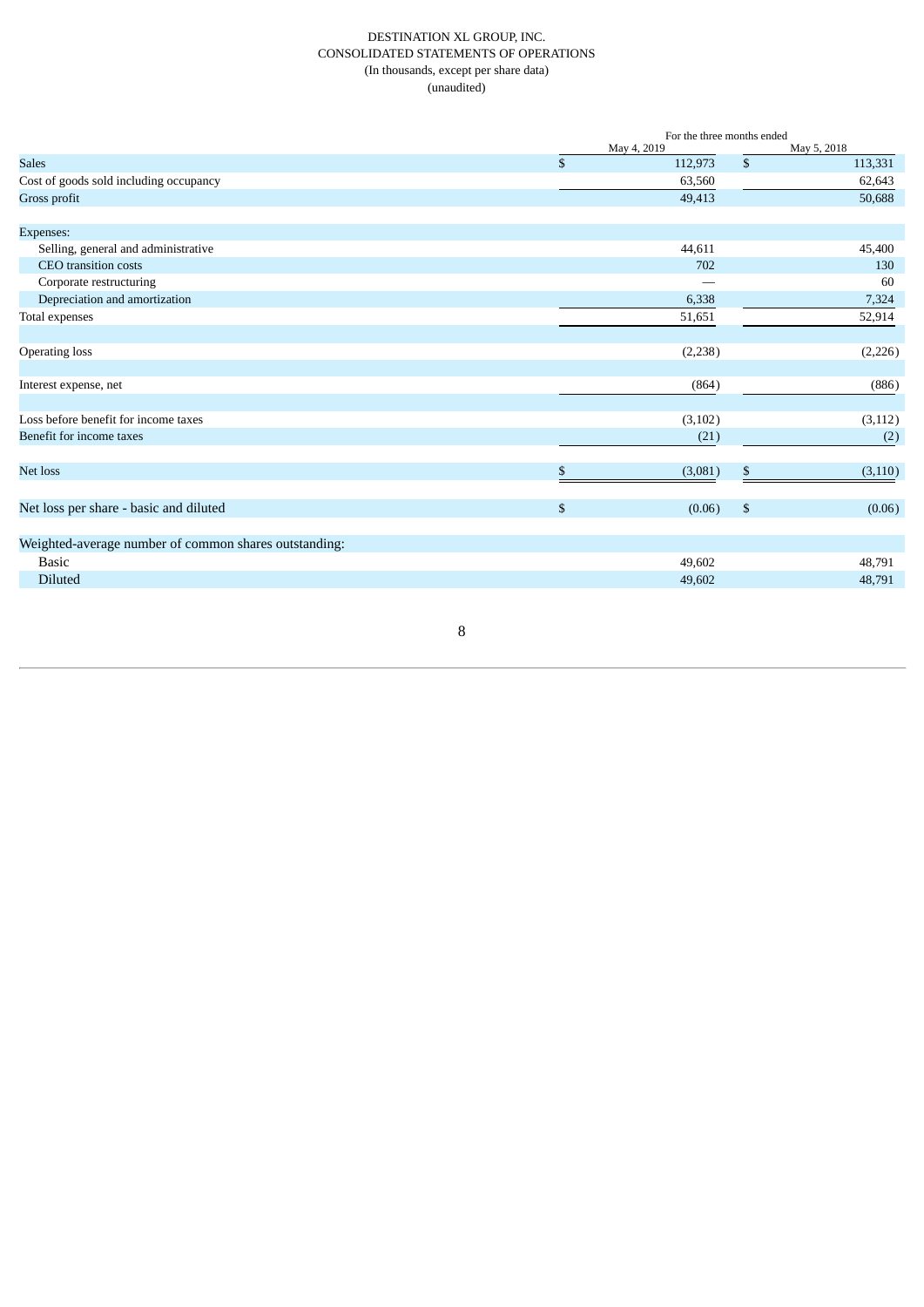# DESTINATION XL GROUP, INC. CONDENSED CONSOLIDATED BALANCE SHEETS May 4, 2019, February 2, 2019 and May 5, 2018 (In thousands) Unaudited

|                                            | May 4,<br>2019 | February 2,<br>2019 |  | May 5,<br>2018 |
|--------------------------------------------|----------------|---------------------|--|----------------|
| <b>ASSETS</b>                              |                |                     |  |                |
|                                            |                |                     |  |                |
| Cash and cash equivalents                  | \$<br>6,783    | \$<br>4,868 \$      |  | 6,994          |
| Inventories                                | 112,346        | 106,837             |  | 106,219        |
| Other current assets                       | 15,496         | 15,955              |  | 14,899         |
| Property and equipment, net                | 89,477         | 92,525              |  | 106,478        |
| Operating lease right-of-use assets        | 209,255        |                     |  |                |
| Intangible assets                          | 1,150          | 1,150               |  | 1,720          |
| Other assets                               | 3,354          | 4,741               |  | 5,838          |
| Total assets                               | 437,861        | \$<br>226,076 \$    |  | 242,148        |
|                                            |                |                     |  |                |
| LIABILITIES AND STOCKHOLDERS' EQUITY       |                |                     |  |                |
|                                            |                |                     |  |                |
| Accounts payable                           | \$<br>23,409   | \$<br>34,418 \$     |  | 28,699         |
| Accrued expenses and other liabilities     | 24,951         | 66,095              |  | 63,999         |
| <b>Operating leases</b>                    | 248,836        |                     |  |                |
| Long-term debt                             | 14,771         | 14,757              |  | 11,409         |
| Borrowings under credit facility           | 64,265         | 41,908              |  | 58,877         |
| Deferred gain on sale-leaseback            |                | 10,258              |  | 11,357         |
| Stockholders' equity                       | 61,629         | 58,640              |  | 67,807         |
| Total liabilities and stockholders' equity | \$<br>437,861  | \$<br>226,076 \$    |  | 242,148        |

9